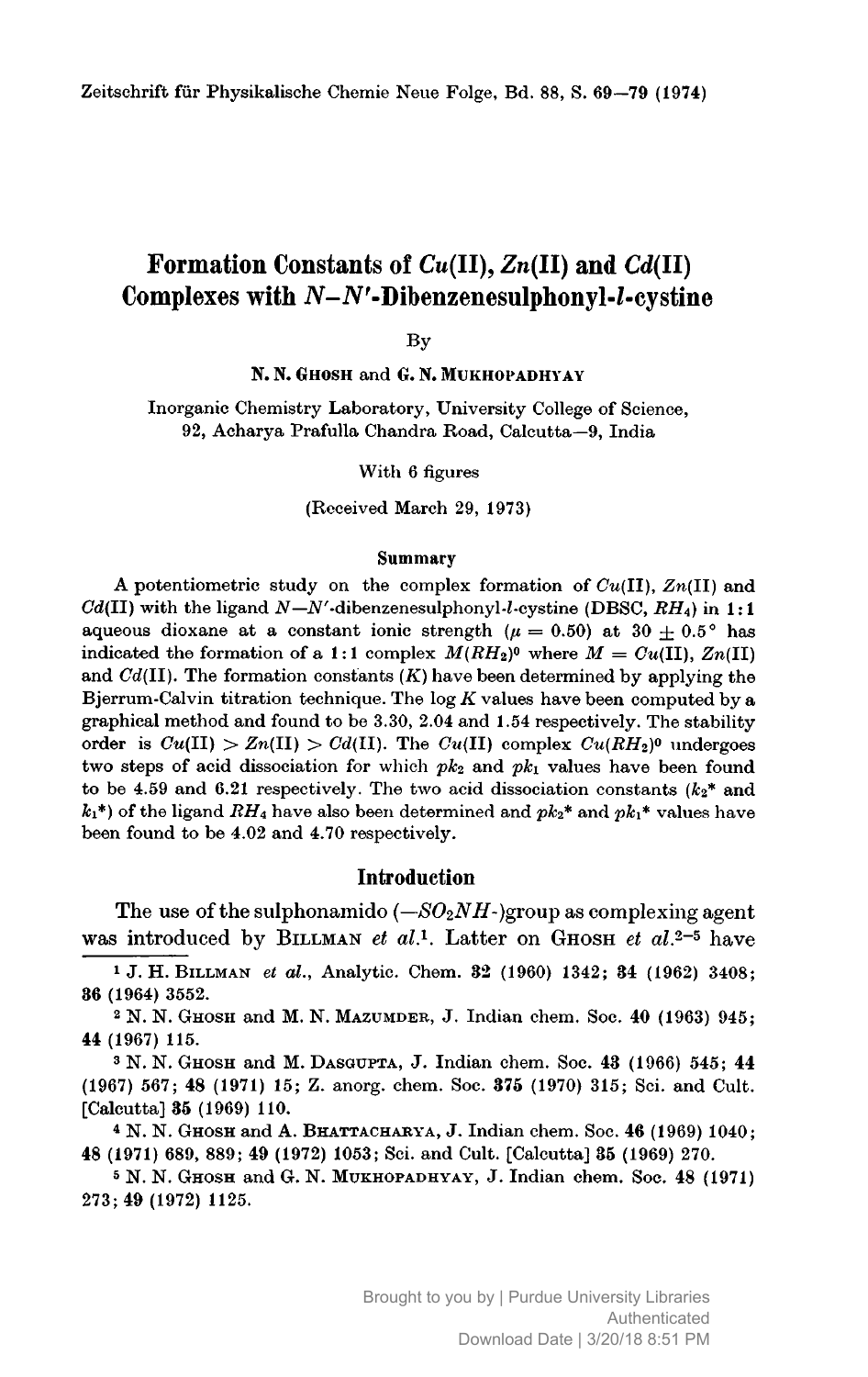studied a large number of sulphonyl derivatives of the amino acids as chelating agents. Some of the sulphonamido ligands<sup>6,7</sup> are found to be useful analytical reagents.

The ligand  $N-N'$ -dibenzenesulphonyl-l-cystine (DBSC,  $RH_4$ ) is a dicarboxylic acid containing two sulphonamido  $(-SO_2NH)$  groups, as a result it behaves as a tetradentate ligand.

$$
\begin{array}{c}\n COOH \\
\mid \\
C_6H_5SO_2NHCHCH_2-S \\
\mid \\
C_6H_5SO_2NHCHCH_2-S \\
\mid \\
COOH \\
(RH_4)\n\end{array}
$$

The present communication describes the potentiometric determination of the two acid dissociation constants of DBSC, the formation constants of its  $Cu(II)$ ,  $Zn(II)$  and  $Cd(II)$  complexes and also the acid dissociation constants of the  $Cu(II)$  complex  $Cu(RH<sub>2</sub>)<sup>0</sup>$  in 1:1 aqueous dioxane, at a constant ionic strength  $(\mu = 0.50)$  at room temperature 30  $\pm$  0.5° following the Bjerrum-Calvin pH titration technique<sup>8,9</sup>.

### **Experimental**

#### Materials

The ligand DBSC was prepared and purified by the usual procedure<sup>10</sup>. All other reagents were either of A.R. quality or properly purified and their solutions were prepared with double distilled  $CO<sub>2</sub>$ . free water and purified dioxane.

### Apparatus

Measurements of  $pH$  values were made with a Cambridge-Portable-Type  $pH$ -Meter with a glass electrode of  $1-13$   $pH$  range in conjunction with a saturated calomel electrode connected to the cell by means of an agar-2M  $NaNO<sub>3</sub>$  bridge.

<sup>7</sup> N. N. GHOSH and A. BHATTACHARYA, Bull. chem. Soc. Japan 44 (1971) 407.

8 J. BJERRUM, "Metal Amine Formation in Aqueous Solutions", P. Haase, Copenhagen 1941.

<sup>9</sup> M. CALVIN and K. W. WILSON, J. Amer. chem. Soc. 67 (1945) 2003.

<sup>10</sup> J. S. FRUTON and H. T. CLERK, J. biol. Chem. 106 (1934) 667.

<sup>6</sup> N. N. GHOSH and M. N. MAZUMDER, J. Indian chem. Soc. 41 (1964) 287.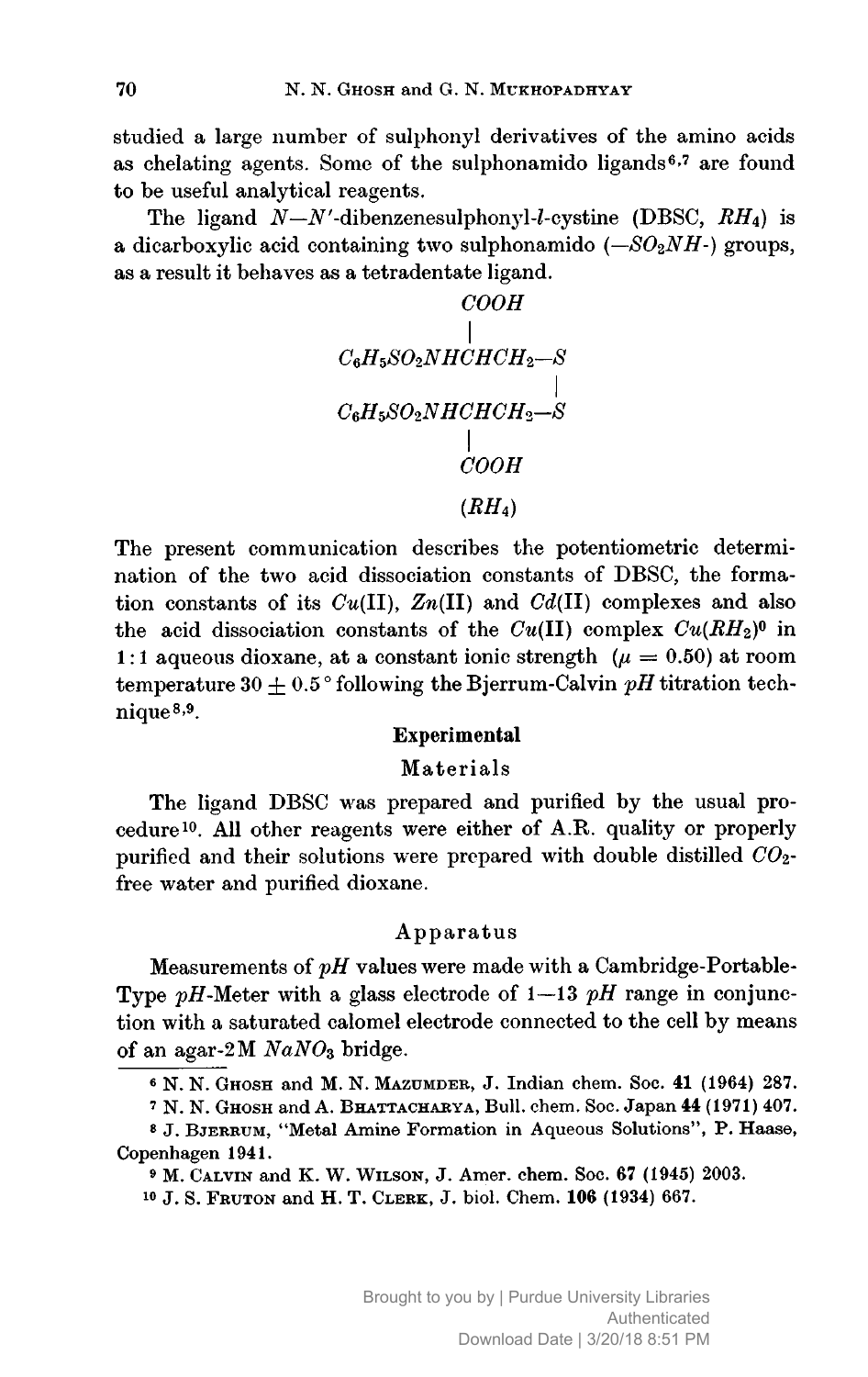#### Procedure

The experimental procedure for the determination of the acid dissociation constants of DBSC and the formation constants of its  $M(II)$  complexes ( $M = Cu$ , Zn and Cd) consists of a potentiometric titration of 0.02 M solutions of DBSC containing a known amount of  $HClO<sub>4</sub>$  in 1:1 aqueous dioxane in absence of  $M^{2+}$  ions and also in presence of  $M^{2+}$  ions  $0.01M$  or  $0.0075M$ , with a 0.1996M solution of  $NaOH$  also in 1:1 aqueous dioxane. The ionic strength of the medium was maintained constant ( $\mu = 0.50$ ) throughout by adding a requisite amount of  $NaClO<sub>4</sub>$ . The final acid concentration was determined by a graphical method. For this purpose a known amount of  $HClO<sub>4</sub>$  was potentiometrically titrated with a standard solution of NaOH under identical conditions as stated earlier. The  $pH$  values at various stages of the titration were plotted against negative logarithm of the acid concentrations. The final acid concentrations were extrapolated from the corresponding  $pH$  values assuming the behaviour of strong acids in mixed solvents being the same as in the aqueous media<sup>11</sup>.

### **Results and discussion**

a) The acid dissociation constants of the ligand DBSC

The stepwise acid dissociation of the ligand DBSC  $(RH_4)$  may be represented as stated below

$$
RH_4 \rightleftharpoons RH_3^- + H^+ \tag{1}
$$

$$
RH_3^{-} \rightleftharpoons RH_2^{2-} + H^+\tag{2}
$$

of which the primary and secondary dissociation constants  $k_2$ <sup>\*</sup> and  $k_1^*$  respectively are given by

$$
k_2^* = \frac{[RH_3^-][H^+]}{[RH_4]}
$$
 (3)

and

$$
k_1^* = \frac{[RH_2^{2-}][H^+]}{[RH_3^-]} \ . \tag{4}
$$

The values of  $pk_2^*$  and  $pk_1^*$  were evaluated graphically employing the relation

$$
\frac{(2-\bar{n}_H)[H^+]^2}{\bar{n}_H} = \frac{k_2*(\bar{n}_H-1)[H^+]}{\bar{n}_H} + k_1* k_2*, \qquad (5)
$$

<sup>11</sup> N. N. GHOSH and M. N. MAZUMDER, J. Indian chem. Soc. 44 (1967) 559.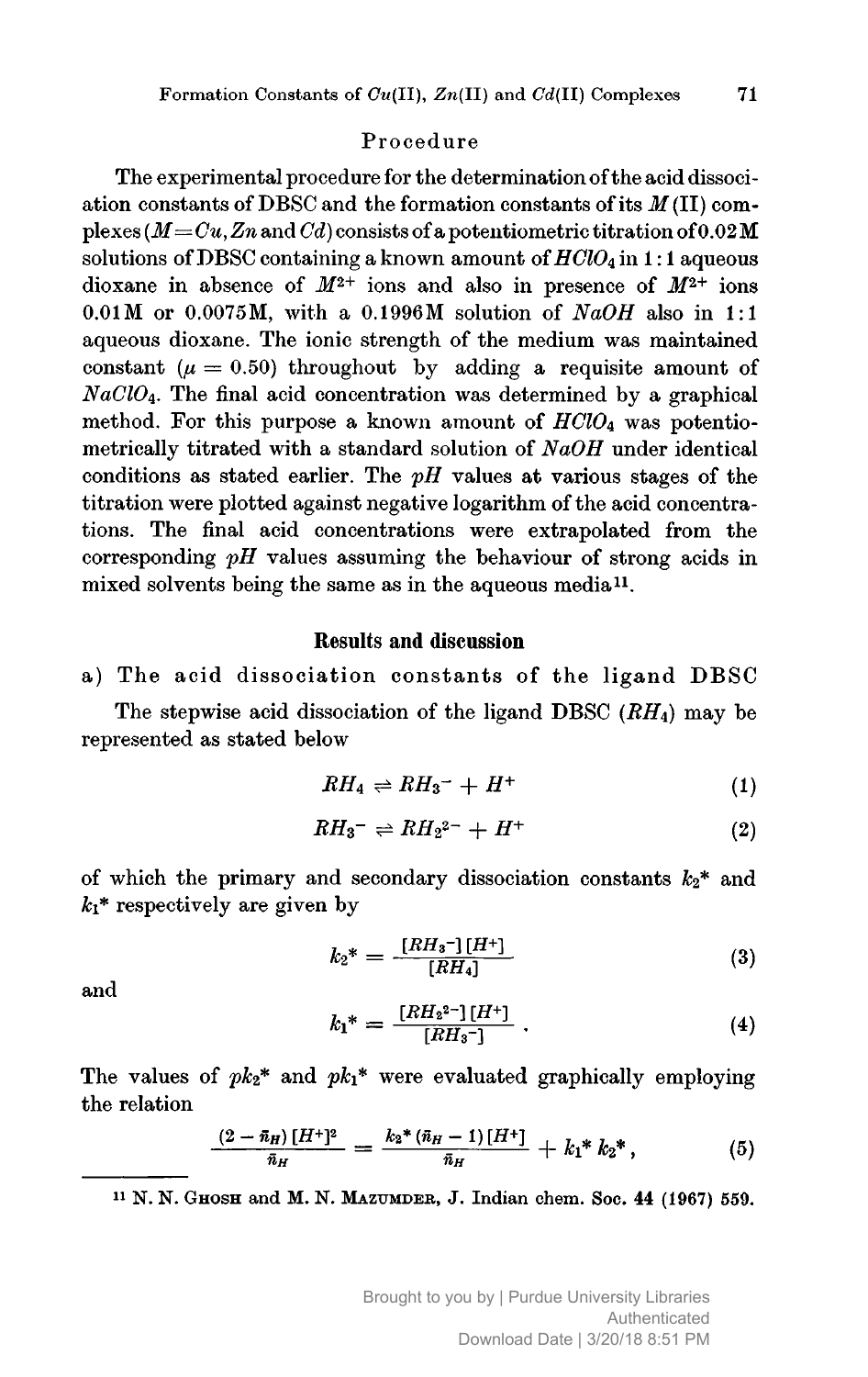Table 1. Acid dissociation constants of the ligand  $RH_4$  and the formation constants of its  $M(II)$ -chelates

| <b>Species</b> | $pk_2*$  | $pk_1*$  | log K          | pk <sub>2</sub> | $p k_1$  |
|----------------|----------|----------|----------------|-----------------|----------|
| $RH_4$         | 4.02     | 4.70     | $\cdots$       | $\cdots$        | $\cdots$ |
| $Cu(RH_2)^0$   | $\cdots$ | $\cdots$ | 3.34<br>(3.30) | 4.59            | 6.21     |
| $Zn(RH_2)^0$   | $\cdots$ | $\cdots$ | 2.04           | $\cdots$        | .        |
| $Cd(RH_2)^0$   | $\cdots$ | $\cdots$ | 1.54           | $\cdots$        | .        |

where  $\bar{n}_H$  is the average number of protons bound to the ligand ion  $RH_{2^{2}}$ -.

b) Formation constants of 
$$
M(RH_2)^0
$$
  $[M = Cu(II), Zn(II)]$  and  $Cd(II)$ 

The ligand DBSC  $(RH_4)$  is biprotic tetradentate at the early stages of the titration and at the latter stages a tetraprotic one. The formation of complexes with  $M^{2+}$  ions in the early stages may be represented as

$$
M^{2+} + RH_4 \rightleftharpoons M(RH_2)^0 + 2H^+ \tag{6}
$$

for which the formation constant is

$$
K = \frac{[M(RH_2)^0]}{[M^{2+}][RH_2^{2-}]} \tag{7}
$$

It is assumed that the acid dissociation of the complex  $M(RH_2)$ ° is negligible when the formation of complex takes place and at any stage of this titration the following relations will hold after the attainment of equilibrium,

$$
M = M_0 + M_1 \tag{8}
$$

$$
R = R_4 + R_3 + R_2 + M_1, \t\t(9)
$$

and as the solution is electrically neutral

$$
2M_0 + P + H^+ = 2M + F + OH^- + R_3 + 2R_2, \qquad (10)
$$

where M, R, F and P are the initial concentrations of  $M^{2+}$  ion, the ligand  $RH_4$ , free  $HClO_4$  and alkali respectively and  $M_0$ ,  $M_1$ ,  $R_4$ ,  $R_3$ ,  $R_2$ ,  $H^+$  and  $OH^-$  are the equilibrium concentrations of free  $M^{2+}$  ion, the complex  $M(RH_2)^0$ ,  $RH_4$ ,  $RH_3^-$ ,  $RH_2^{2-}$ , acid and alkali respectively.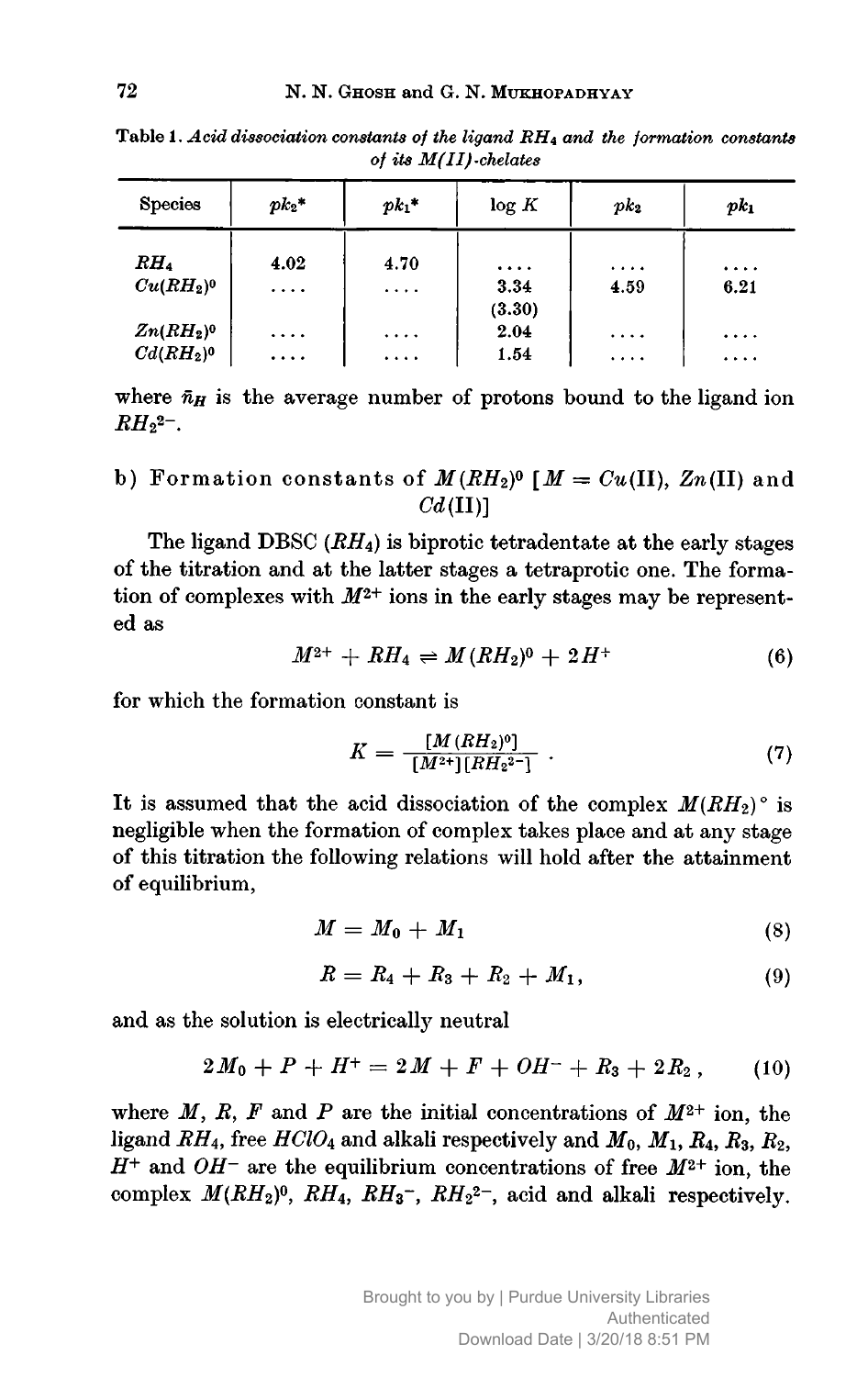

Fig. 1. Formation curves of  $M(RH_2)^0$  chelates.  $Cu(II)$  0.01 M,  $\Box$ ; 0.0075 M,  $\blacktriangle$ ; calculated curve employing  $\log K = 3.34, \dots \dots \dots$ ;  $Zn(II)$  0.01 M,  $\bigcirc$ ; 0.0075 M,  $\bullet$ ; calculated curve employing log  $K = 2.04$ , ----; Cd(II) 0.01 M, : 0.0075 M,  $\triangle$ ; calculated curve employing log  $K = 1.54$ .

The formation function  $\bar{n}_R$  is given by the relation

$$
\bar{n}_R = \frac{1}{M} [R - (R_4 + R_3 + R_2)].
$$

One may now deduce from equations  $(3)$ ,  $(4)$ ,  $(8)$ ,  $(9)$  and  $(10)$ 

$$
\bar{n}_R = \frac{1}{M} \left[ R - \frac{(2R - P + F - H^+ + OH^-)}{\left( \frac{2\left[H^+ \right]^2}{k_1 * k_2 * } + \frac{\left[H^+ \right]}{k_1 * } \right)} \cdot \left( \frac{\left[H^+ \right]^2}{k_1 * k_2 * } + \frac{\left[H^+ \right]}{k_1 * } + 1 \right) \right] \tag{11}
$$

and

$$
pR_2 = \log\left(\frac{2\left[H^+ \right]^2}{k_1 * k_2 *} + \frac{\left[H^+ \right]}{k_1 *}\right) - \log\left(2R - P + F - H^+ + OH^-\right) (12)
$$

The formation curves (Fig. 1) were obtained on plotting  $\bar{n}_R$  against  $pR_2$ . From this plot the log K values were found by curve fitting<sup>12</sup> and also from a linear plot (Fig. 2) employing the equation

$$
pR_2 = \log \frac{1 - \bar{n}_R}{\bar{n}_R} + \log K \tag{13}
$$

which may be deduced from the relation

$$
\bar{n}_R = \frac{KR_2}{1+KR_2} \ .
$$

<sup>&</sup>lt;sup>12</sup> F. J. C. ROSSOTTI and H. ROSSOTTI, "The Determination of Stability Constants", McGraw Hill, London 1961.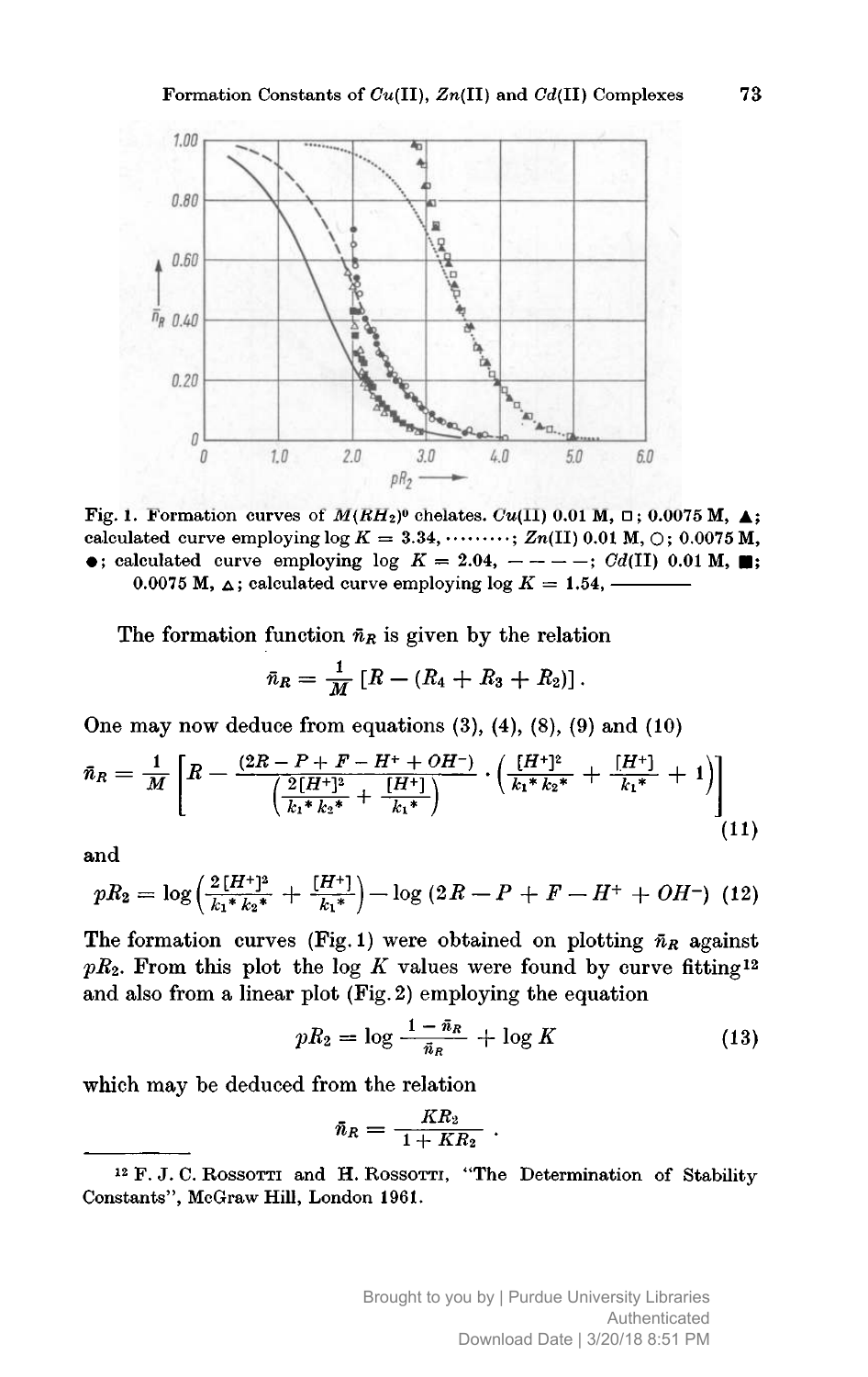

Fig. 2. Linear plot of the equation for  $\log K$  values.  $Cu(II)$  0.01 M,  $\Box$ ; 0.0075 M,  $\blacktriangle$ ;  $Zn(II)$  0.01 M,  $\bigcirc$ ; 0.0075 M,  $\bullet$ ; Cd(II) 0.01 M,  $\blacksquare$ ; 0.0075 M,  $\Delta$ 

The deviations of the formation curves from the calculated ones obtained by employing the determined values of  $log K$ , in the region beyond  $\bar{n}_R \approx 0.50$  in the case of  $Cu(II)$ ,  $\bar{n}_R \approx 0.50$  in the case of  $Zn(II)$  and  $\bar{n}_R \approx 0.25$  in the case of  $Cd(II)$  are presumed to be due to the overlapping of the step of the acid dissociation of the complex  $M(RH<sub>2</sub>)<sup>0</sup>$  in the case of  $Cu(II)$  and to precipitation in the cases of  $Zn(II)$  and  $Cd(II)$ , as oxides. The values of log K found are recorded in Table 1. From the results it is apparent that the stability order is  $Cu(\text{II}) > Zn(\text{II}) > Cd(\text{II}).$ 

c) Acid dissociation of the complex  $Cu(RH<sub>2</sub>)<sup>0</sup>$ 

When  $\bar{n}_R \approx 1$ , the acid dissociation of the complex  $Cu(RH_2)^0$ begins through two successive steps as represented below,

$$
Cu(RH2)0 \Rightarrow Cu(RH)- + H+
$$
 (14)

$$
Cu(RH)^{-} \Rightarrow Cu(R)^{2-} + H^{+} \tag{15}
$$

for which the primary and secondary acid dissociation constants  $k_2$ and  $k_1$  are given by

$$
k_2 = \frac{[Cu(RH)^-][H^+]}{[Cu(RH_2)^0]}
$$
 (16)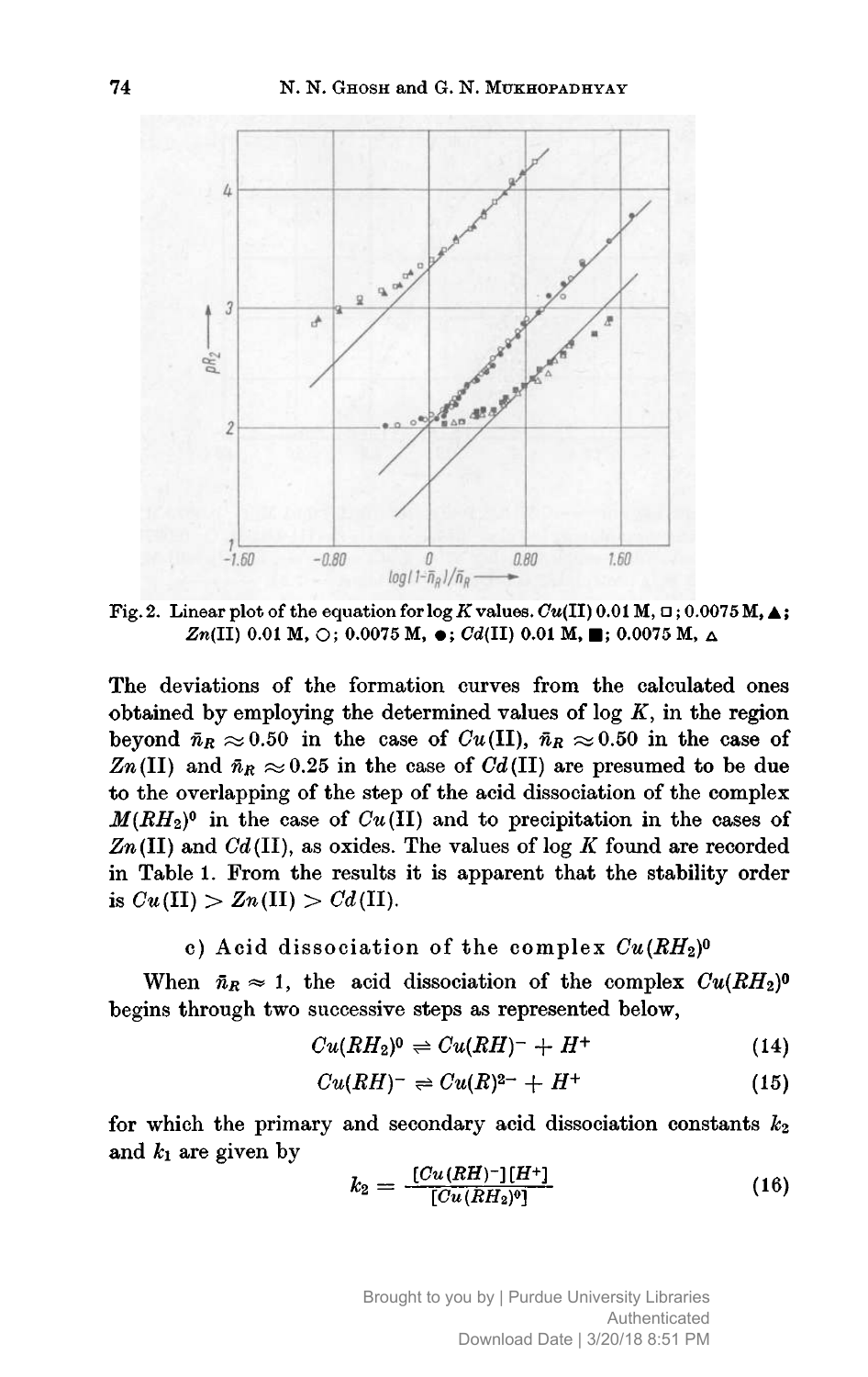

Fig.3. Acid dissociation curve of  $Cu(RH_2)^0$ .  $Cu$  0.01 M,  $\Box$ ; 0.0075 M,  $\blacktriangle$ ; calculated curve employing  $pk_2 = 4.59$  and  $pk_1 = 6.21, \dots$ 

and

$$
k_1 = \frac{[Cu(R)^2 -][H^+]}{Cu(RH) - 1} \ . \tag{17}
$$

Now at any stage of the titration the following relations will hold after the attainment of equilibrium,

$$
M = M_1 + M_1' + M_1'' \tag{18}
$$

$$
R = R_4 + R_3 + R_2 + M \tag{19}
$$

and as the solution is electrically neutral,

$$
P + H^+ = 2M + F + OH^- + M_1' + 2M_1'' + R_3 + 2R_2, \quad (20)
$$

where  $M_1$ ' and  $M_1$ '' are the equilibrium concentrations of  $Cu(RH)$ <sup>-</sup> and  $Cu(R)^{2-}$  ions respectively, the other notations have their meanings already stated.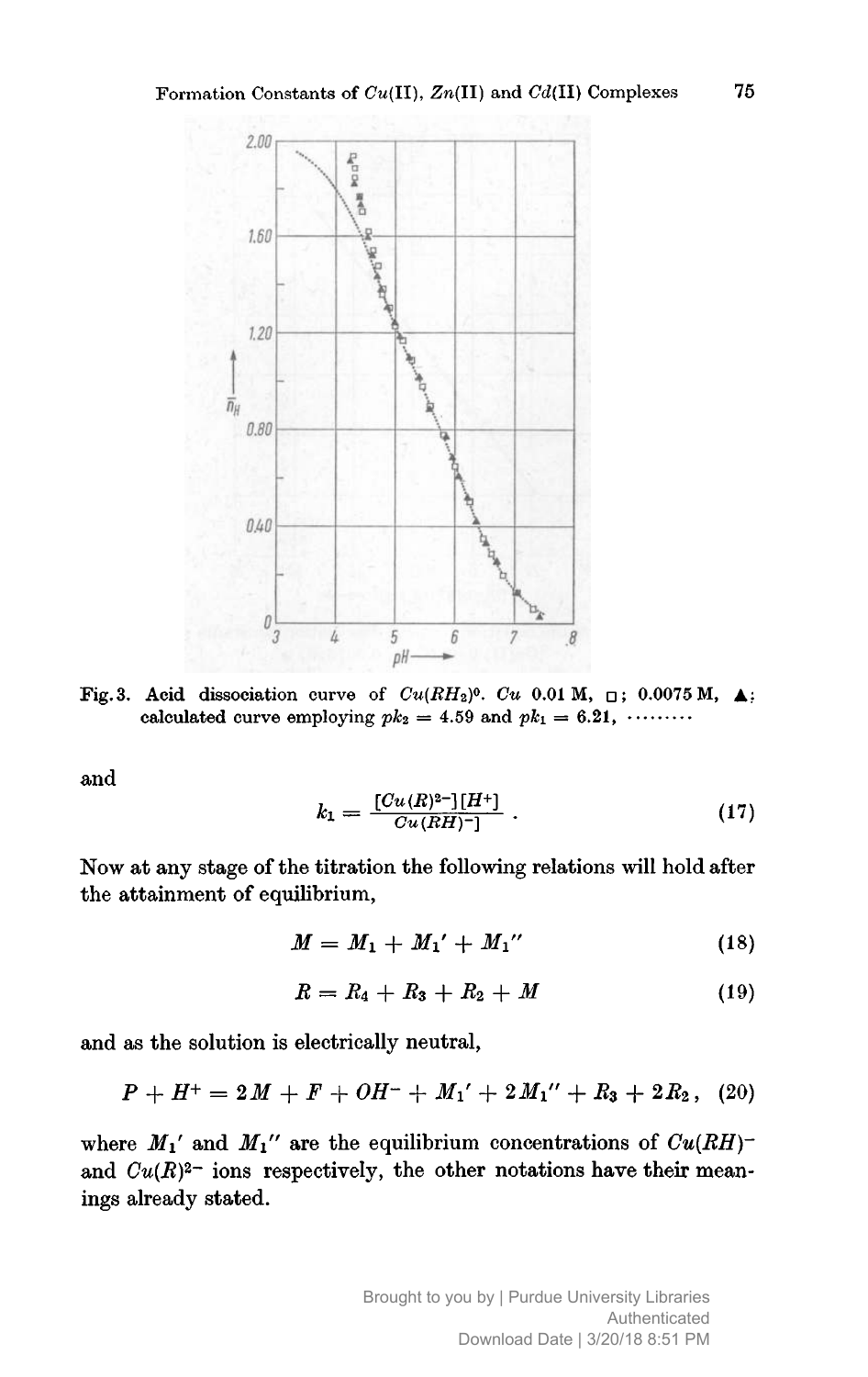

Fig. 4. Linear plot of the equation for acid dissociation constants of  $Cu(RH<sub>2</sub>)<sup>0</sup>$ .  $Cu(II)$  0.01 M,  $\bigcirc$ ; 0.0075 M,  $\bullet$ 

The average number of protons  $(\bar{n}_H)$  bound to the complex  $Cu(R)^{2-}$ ion is given by the relation

$$
\bar{n}_H = \frac{1}{M} (2 M_1 + M_1'). \qquad (21)
$$

One may now deduce from equations  $(3)$ ,  $(4)$ ,  $(18)$ ,  $(19)$ ,  $(20)$  and  $(21)$ 

$$
\bar{n}_H = 4 - \frac{1}{M} \left[ (P - F + H^+ - OH^-) - \frac{(R - M)\left(2 + \frac{[H^+]}{k_1^*}\right)}{\left(\frac{[H^+]^2}{k_1^* k_2^*} + \frac{[H^+]}{k_1^*} + 1\right)} \right] (22)
$$

 $\bar{n}_H$  values were plotted against pH (Fig. 3), the successive dissociation constants  $k_2$  and  $k_1$  were found from a linear plot (Fig. 4) employing the relation

$$
\frac{(2-\bar{n}_H)[H^+]^2}{\bar{n}_H} = \frac{k_2(\bar{n}_H-1)[H^+]}{\bar{n}_H} + k_1 k_2 \qquad (23)
$$

which may be deduced from the equations  $(16)$ ,  $(17)$ ,  $(18)$  and  $(21)$ . The values of  $pk_2$  and  $pk_1$  are recorded in Table 1.

The standard deviation  $(\sigma)$  was also calculated using the relation<sup>13</sup>

$$
\sigma = \pm \left[ \sum (\bar{n}_{\text{expt}} - \bar{n}_{\text{calc}})^2 / \text{Number of observations} \right]^{1/2}.
$$

<sup>13</sup> H. IRVING and H. S. ROSSOTTI, J. chem. Soc. [London] 1953, 3397.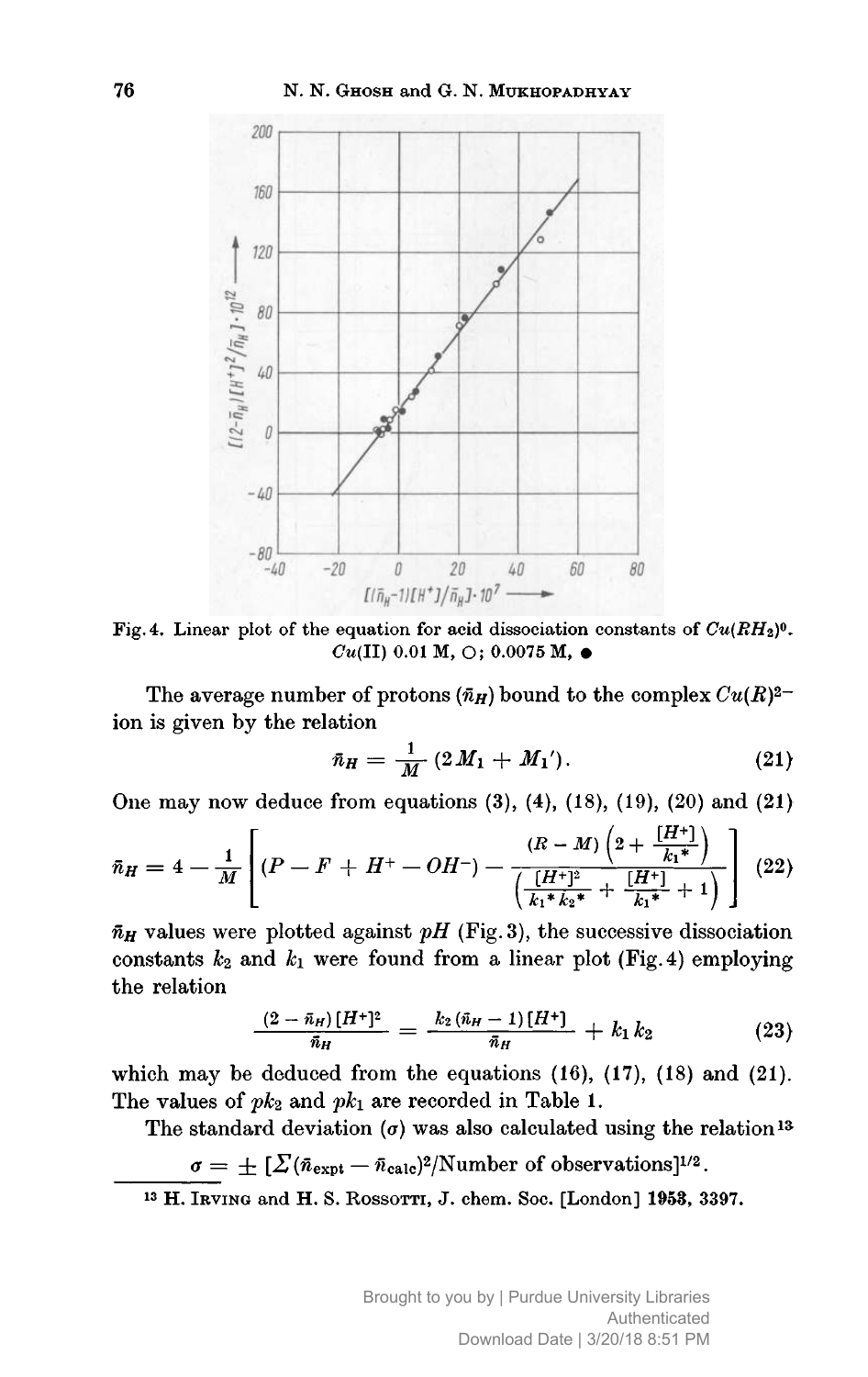The values of  $(\sigma)$  obtained in the case of  $Cu(II)$  in the region  $0 < \bar{n}_R < 0.50$  is  $\pm 0.015$ , in the case of  $Zn(II)$  in the region  $0 < \tilde{n}_R < 0.50$  is  $\pm 0.018$ , in the case of Cd(II) in the region  $0 < \bar{n}_R < 0.25$  is  $\pm 0.014$  and in the case of acid dissociation of  $Cu(RH<sub>2</sub>)<sup>0</sup>$  is  $\pm 0.013$  in the region  $0 < \bar{n}_H < 1.45$ . The higher values of  $(\sigma)$  beyond the regions stated above in the case of  $Zn(II)$ and  $Cd(II)$  are due to the commencement of precipitation of oxides, while in case of the formation of the  $Cu(II)$  complex and the acid dissociation of  $Cu(RH_2)^0$  are probably due to the simultaneous occurrence of the processes represented by the equations  $(6)$ ,  $(14)$  and  $(15)$ .

## d) Refinement of the formation constant of  $Cu(RH<sub>2</sub>)<sup>0</sup>$ considering its formation and acid dissociation simultaneously

The validity of the assumptions made above can be proved if one considers the formation of  $Cu(RH_2)^0$  and its acid dissociation to occur simultaneously, particularly in the region beyond  $\bar{n}_R \geq 0.50$ . If reactions  $(6)$ ,  $(14)$  and  $(15)$  run side by side, the following relations will hold after the attainment of equilibrium,

$$
M = M_0 + M_1 + M_1' + M_1'' \qquad (24)
$$

$$
R = R_4 + R_3 + R_2 + M_1 + M_1' + M_1'' \qquad (25)
$$

and as the solution is electrically neutral

$$
2M_0 + P + H^+ = 2M + F + OH^- + R_3 + 2R_2 + M_1' + 2M_1'' \quad (26)
$$

where the notations have their usual significances as stated earlier. One may now obtain from the equations  $(3)$ ,  $(4)$ ,  $(16)$ ,  $(17)$ ,  $(24)$ ,  $(25)$ and (26)

$$
R_2 = \frac{\left\{\frac{R\left(2+\frac{3k_2}{[H^+]} + \frac{4k_1k_2}{[H^+]^2}\right)}{\left(1+\frac{k_2}{[H^+]} + \frac{[H]^2}{[H]^2}\right)} - (P - F + H^+ - OH^-)\right\}}{\left\{\frac{\left(1+\frac{[H^+]}{k_1} + \frac{[H^+]^2}{k_1k_2k}\right)\left(2+\frac{3k_2}{[H^+]} + \frac{4k_1k_2}{[H^+]^2}\right)}{\left(1+\frac{k_2}{[H^+]} + \frac{k_1k_2}{[H^+]^2}\right)} - \left(2+\frac{[H^+]}{k_1k}\right)\right\}} \tag{27}
$$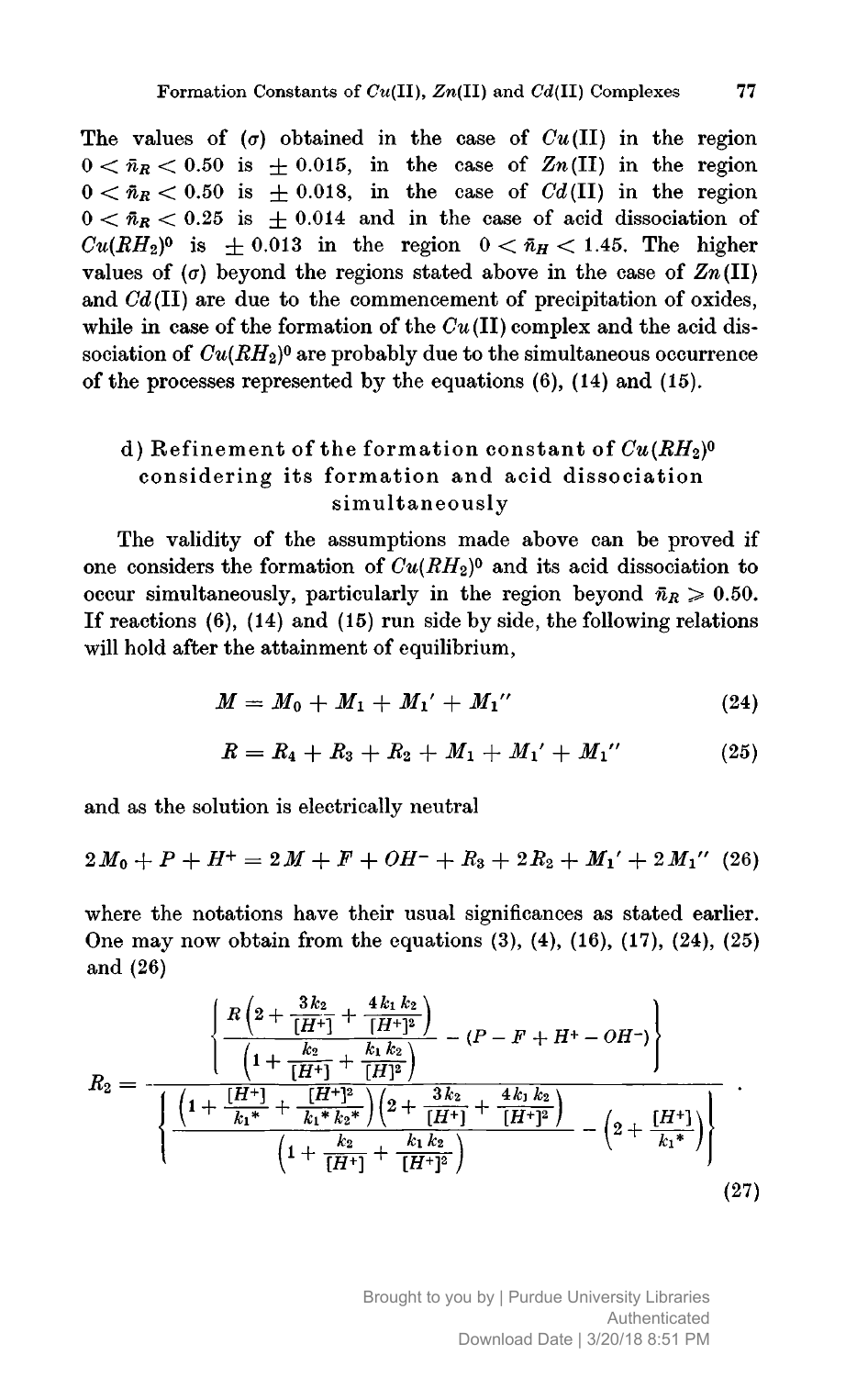

Fig. 5. Linear plot of the equation for refined log K value of  $Cu(RH<sub>2</sub>)$ <sup>0</sup>.  $Cu(II)$ 0.01 M,  $\blacksquare$ ; 0.0075 M,  $\Delta$ 



Fig. 6. Formation curve of  $Cu(RH<sub>2</sub>)<sup>0</sup>$  with refined values.  $Cu(II)$  0.01 M,  $\Box$ ; 0.0075 M,  $\blacktriangle$ ; calculated curve employing log  $K = 3.30, \cdots$ 

Brought to you by | Purdue University Libraries Authenticated Download Date | 3/20/18 8:51 PM